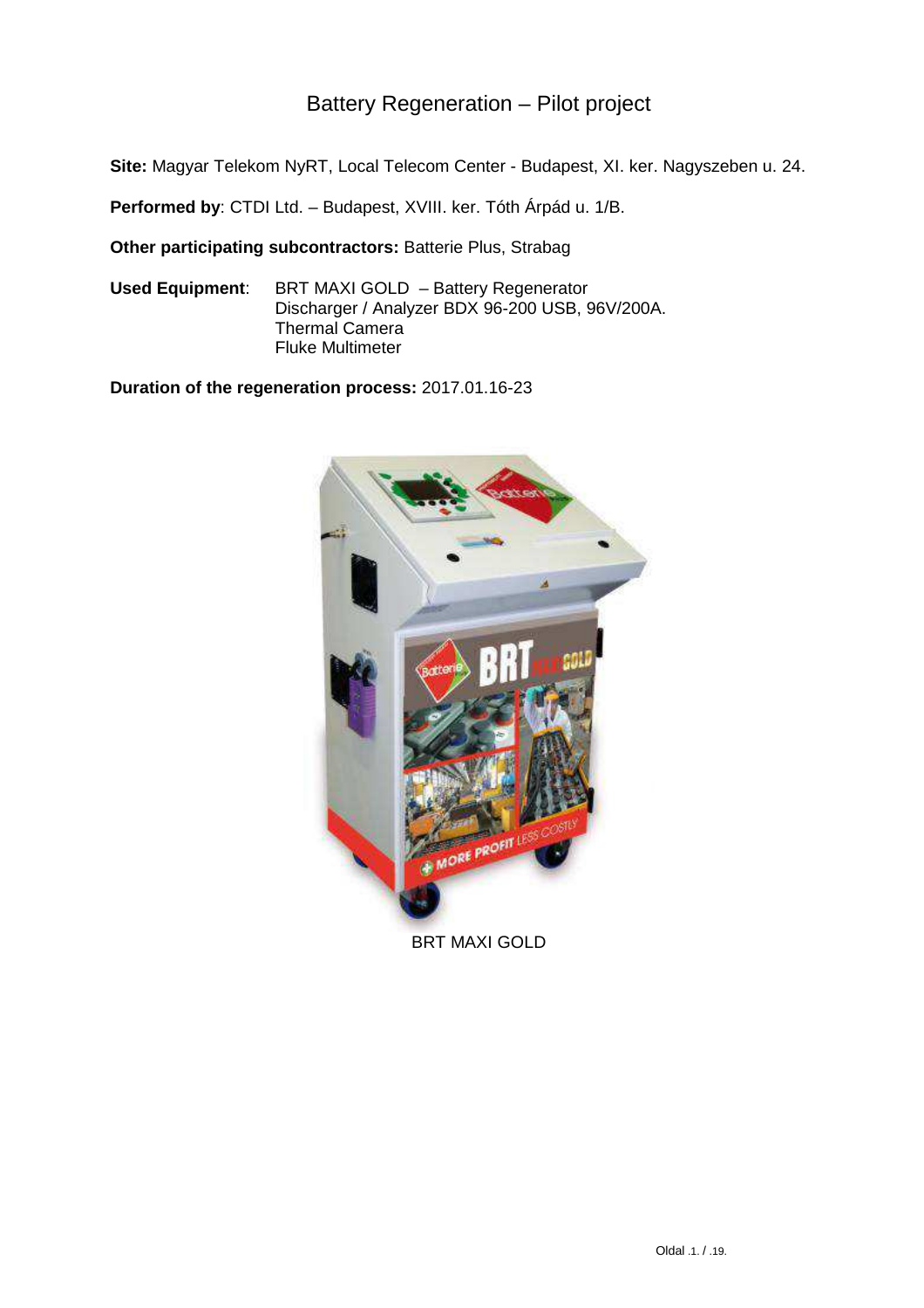# Process of the regeneration

# **1 Preliminary preparation of the site and the electrical network**

Before starting the regeneration process had to perform a preliminary site survey in order to taking into account the existing environmental and electrical conditions.

#### **1.1 Environmental conditions**

The following environment conditions were fulfilled:

- The regenerator was used indoor only, in a dry and clean place. No liquid shall stand close to the regenerator and the batteries.
- The regenerator was placed in an air vent room.



Picture 1

 Regenerator was on a flat floor. Keep all electricity input and battery connectors accessible. Main switch was accessible in case of quick disconnection requirement.

#### **1.2 Requirements for Electrical power input**

After the site survey the electrical network were built accordance with the equipment requirements: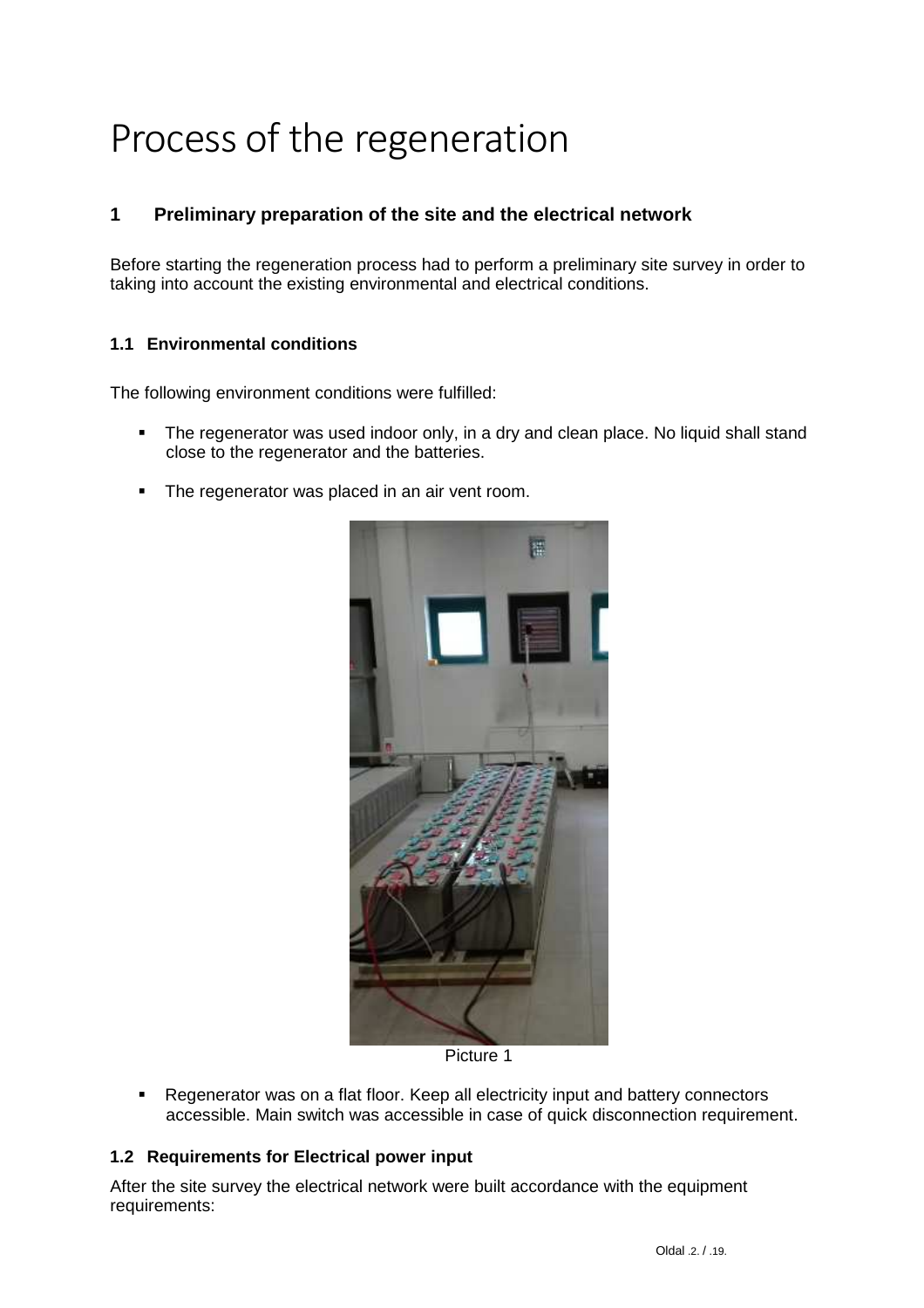

Picture 2

- **The regenerator was connected to an approved dedicated plug in accordance with** required voltage with appropriate phases.
- **Equipment requirements were:**
- o 380/ 400 V Three phases+ Ground
- o 50 A disruptor ( D curve)



Picture 3

• The discharger was connected to a 220V single phase connector.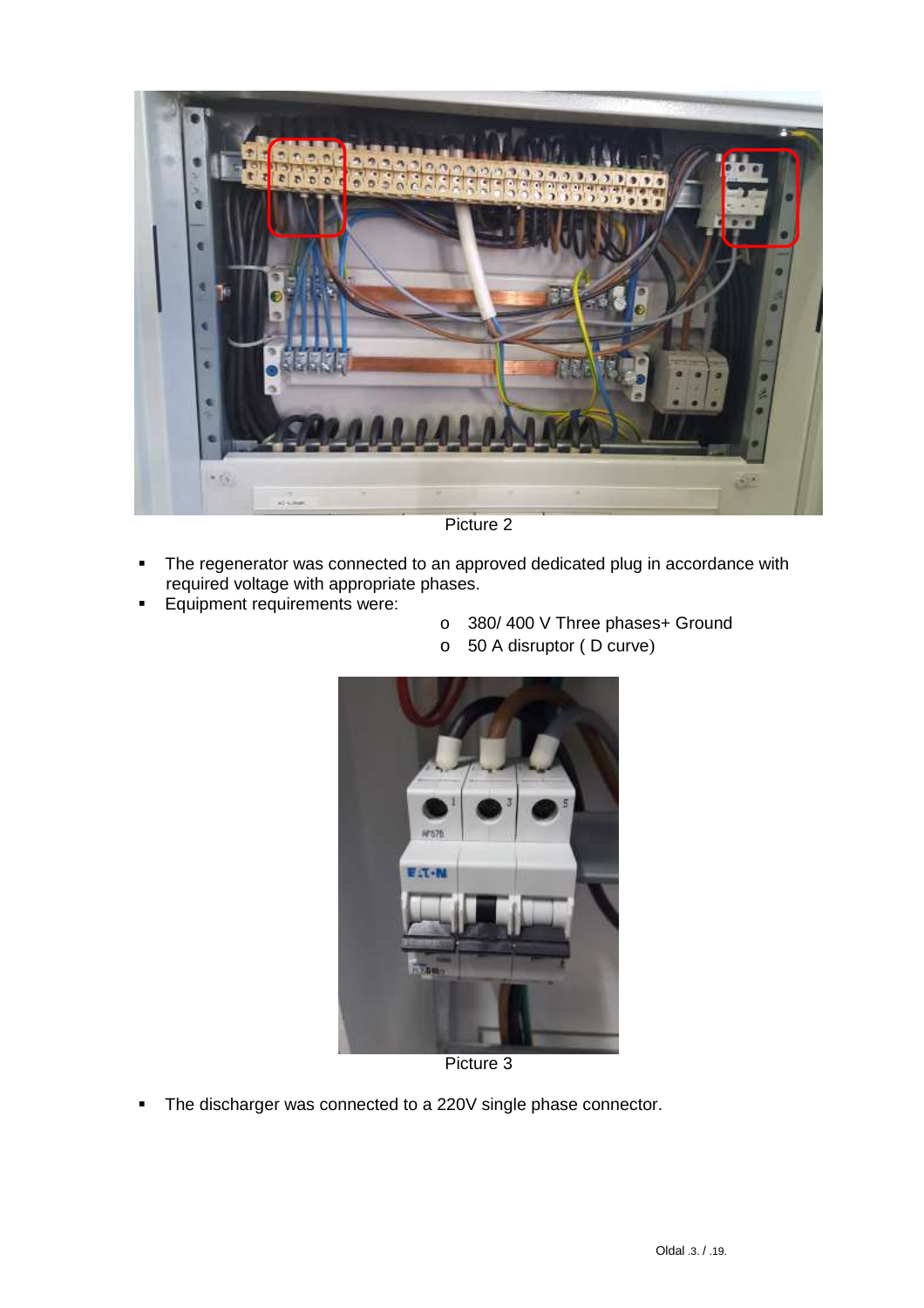

Picture 4

# **2 Preparation of the Regeneration**

Right before starting the regeneration process the following equipment were installed in the accumulator room:

# **2.1 Thermal Camera**

Picture 5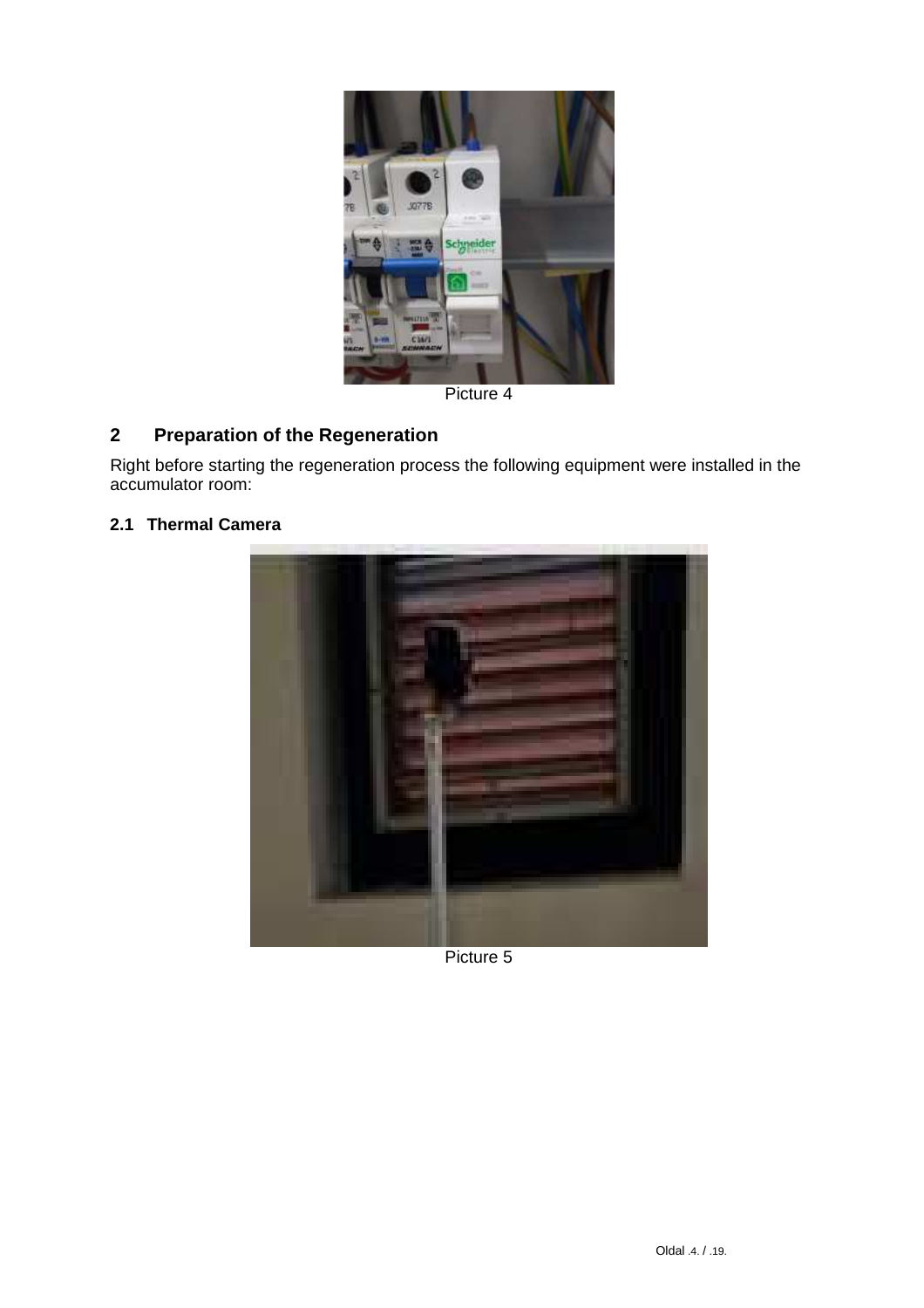

Picture 6

# **2.2 BDX Battery Discharger**

The connections of the discharger can be seen on the picture 8. The battery was connected to the discharger and the discharger was connected to the main power.



Picture 7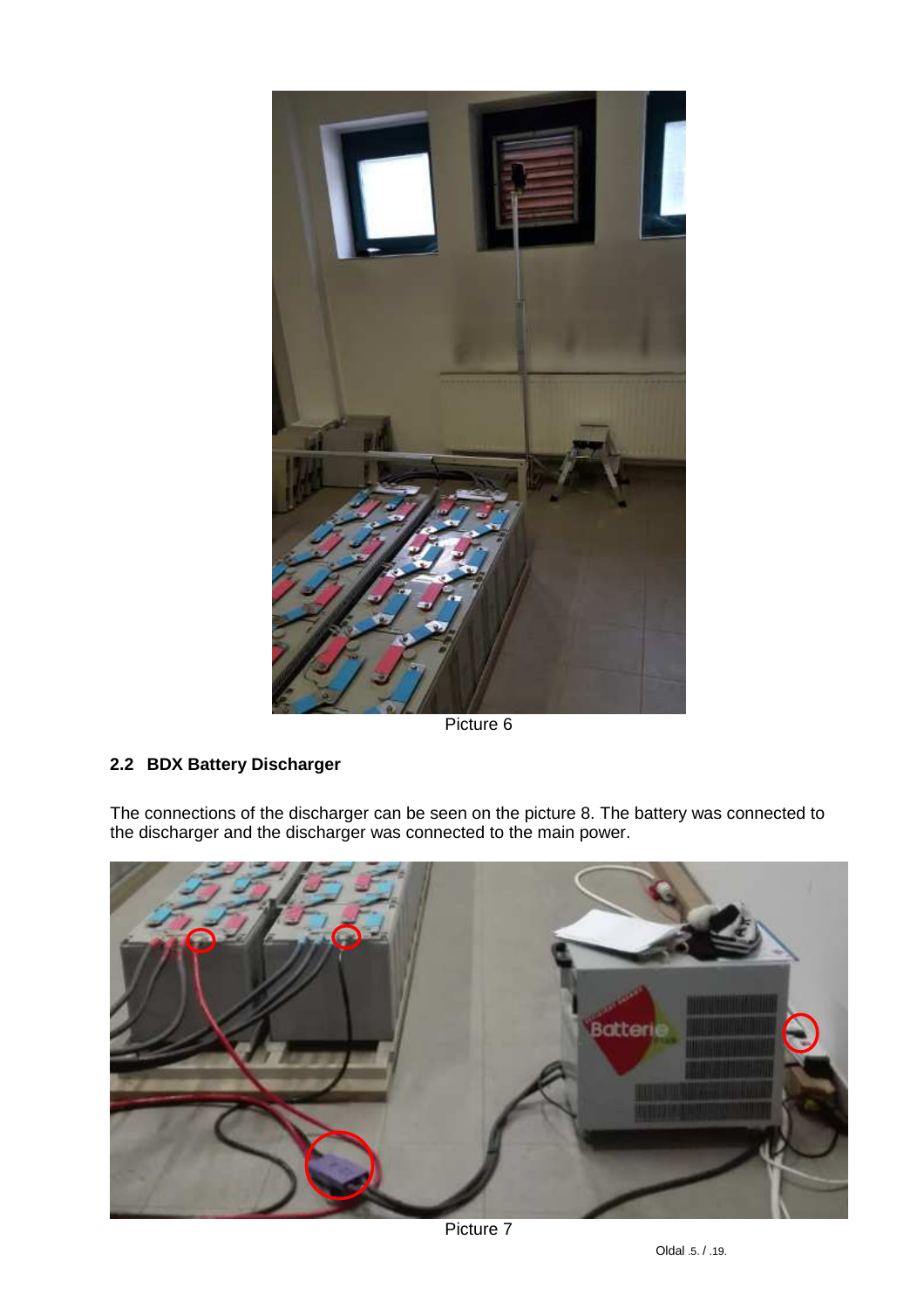#### **2.1 BRT MAXI GOLD – Battery Regenerator**



Picture 8

The battery regenerator was connected to the 3 phase main power through a 50 A disruptor ( D curve) and the battery during the regeneration process. The order of the 3 phases were determined by the regenerator.

#### **2.2 Preparing batteries**

One of the two batteries packs were disconnected from the MT UPS backup network. It was perform by MT subcontractor (Strabag).

#### **3 Pretest and condition survey**

The following inspections will be performed before starting of the regeneration: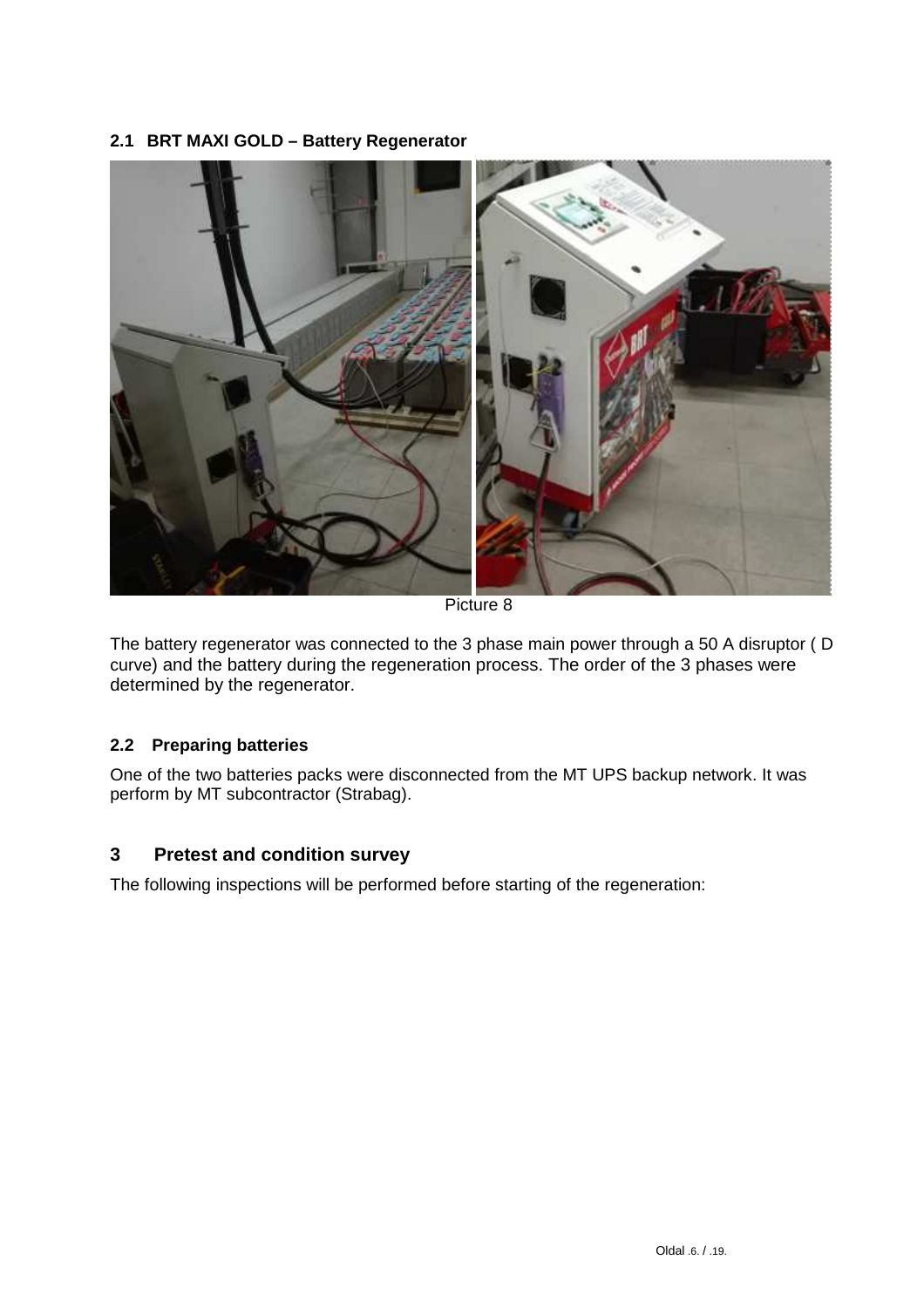#### **3.1 Battery cells tension measurement**



There were not failed battery cells in the 48V battery pack.

### **3.2 Checking of the temperature conditions of the battery cells**

The temperature measurement was made by thermal camera. The measurement was repeated by 4-6 hours.

The thermal map of the battery cell can be seen on the picture 10 before and during the discharging.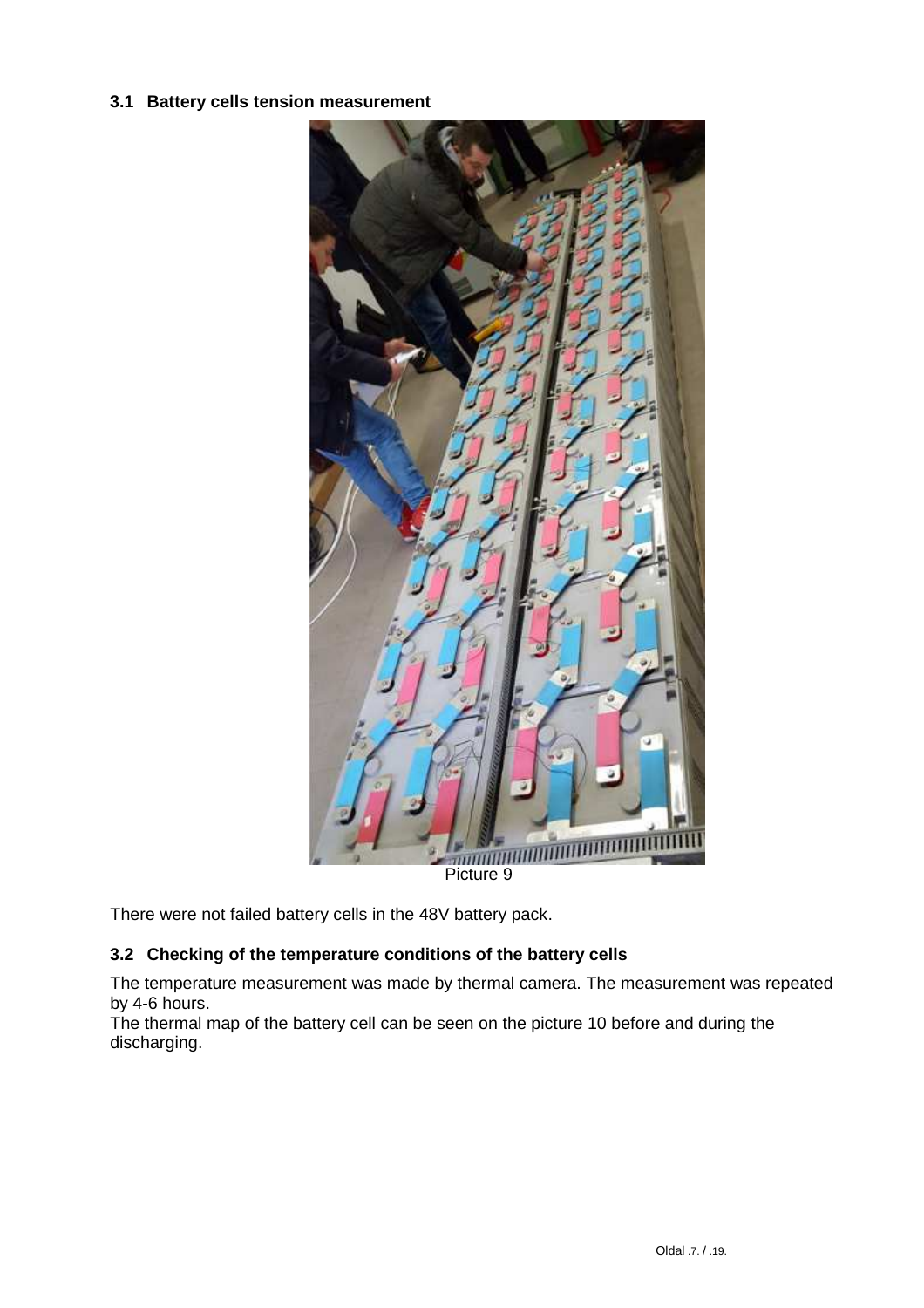

Picture 10

During the regeneration:



Picture 11

Result: the thermal statuses of the battery cell were fairly stable, there were not any outlier battery cell during the whole regeneration process.

The few degree differences were caused by the environmental temperature and the heat was generated by discharger and battery regenerator.

All thermal picture are available in electronic form.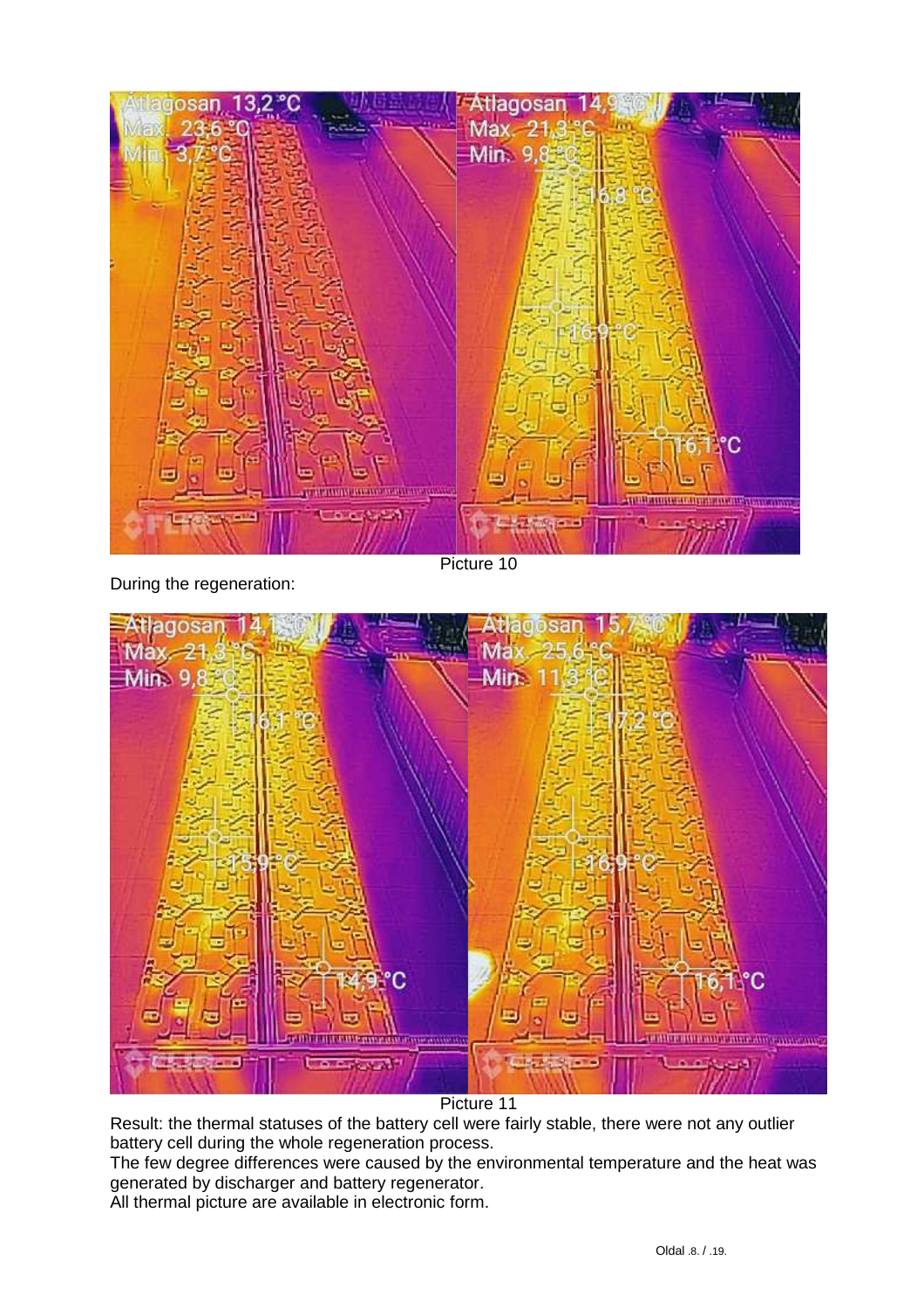#### **3.3 Measurement of the battery capacity – discharge process.**

Before and after regeneration the accumulator have to be discharged in order to know the status of this battery and its capacity.



Picture 12

The input data were determined by calculation of the nominal capacity and tension values. It was performed by Discharger / Analyzer BDX 96-200 USB, 96volt /200A. The duration of the discharge was 13 hours 20 minutes, battery end tension was set for 43,2V. At this value the discharger automatically stops the process.

The discharger current was set for 158 Amps. The measured capacity was 2106 Ah.

The discharging process consists of two parts. In the first 10 hours the battery is discharged for the set tension level. In the second part the battery is charged up for the nominal level, it takes approximately 3 hours.

Before regeneration: the set data and the generated results can be seen on the following sheet: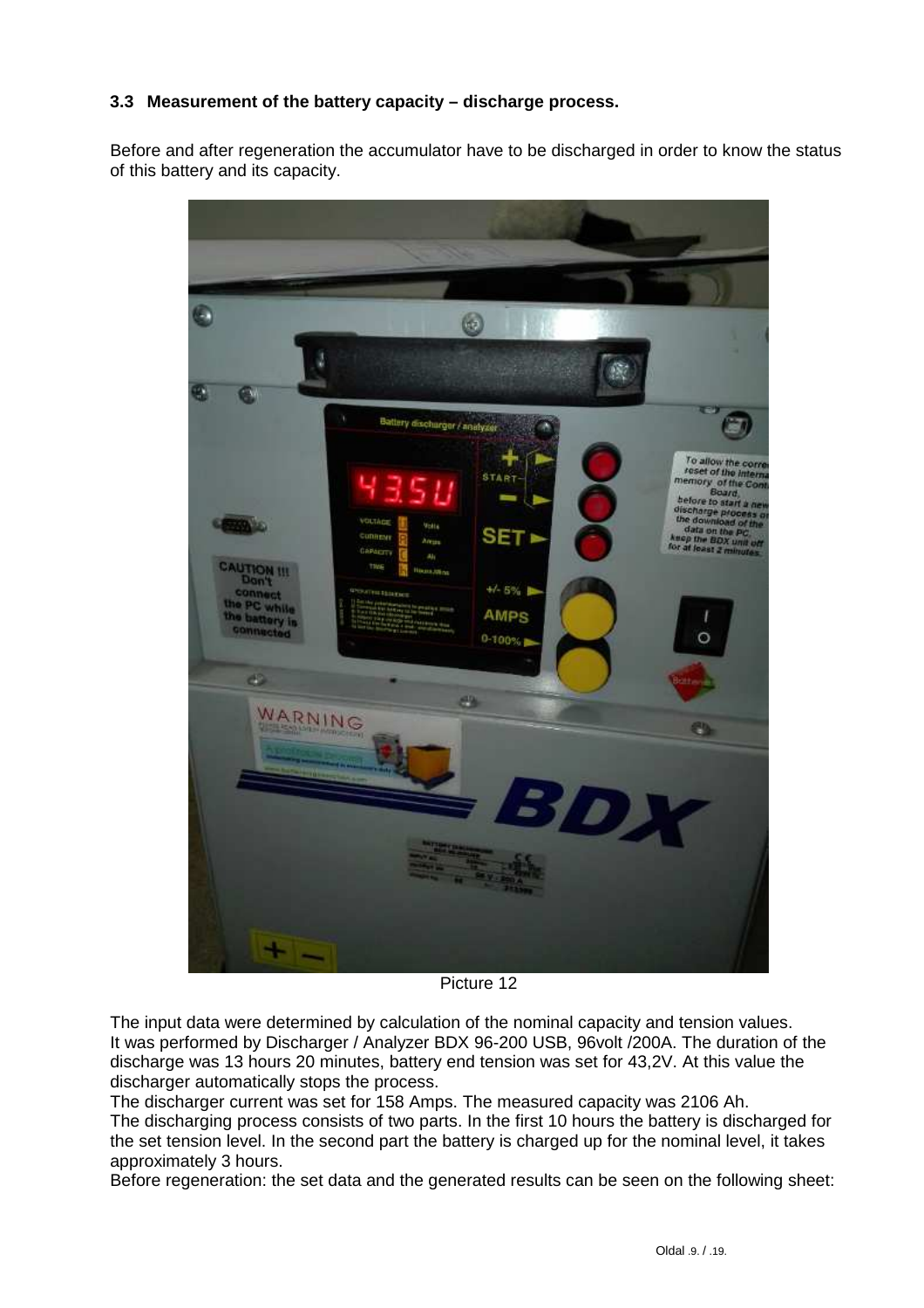

17/01/2017 11:41:18 - TrendCOM

**Signature**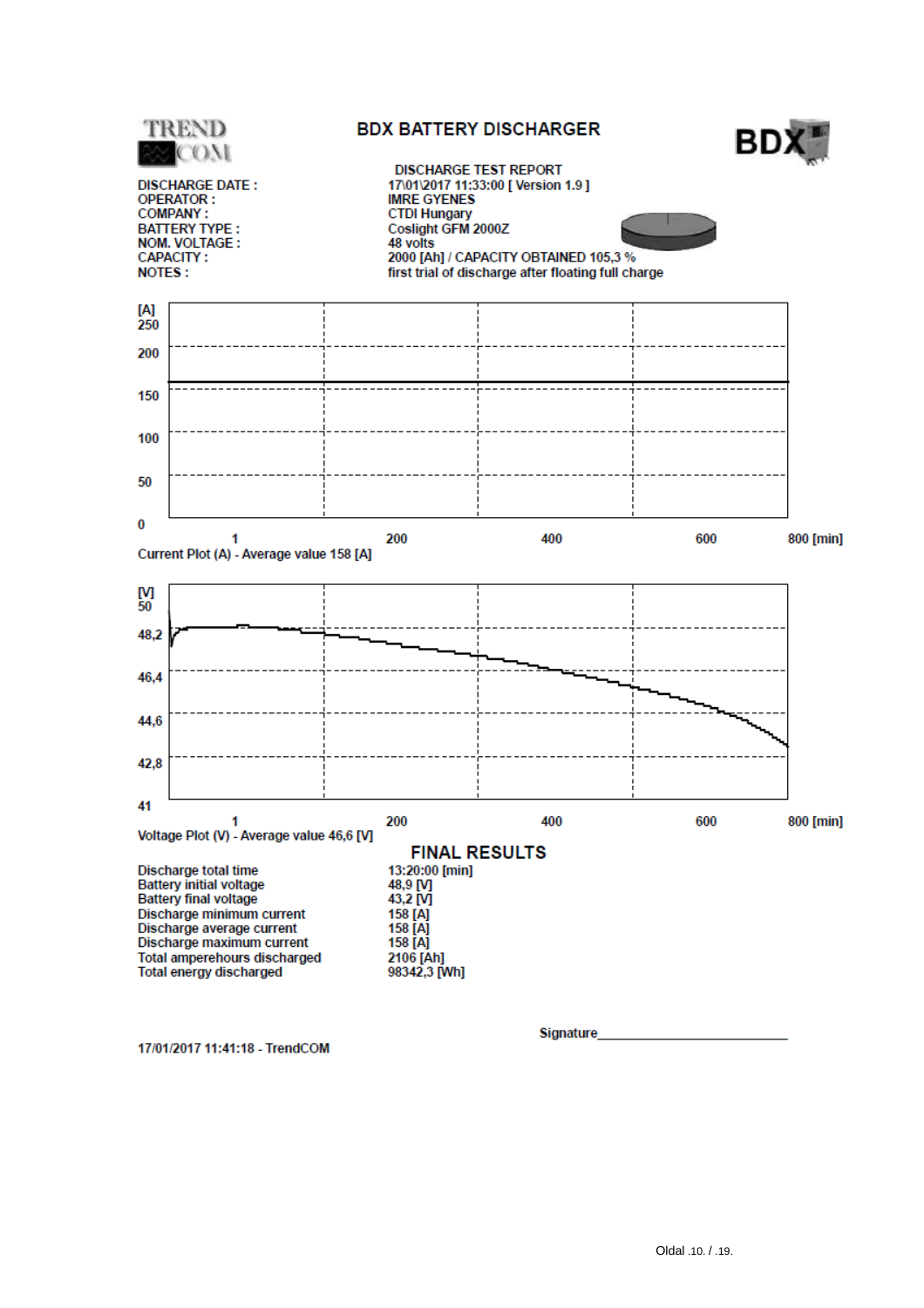# **4 Regeneration**

#### **4.1 Brief theory of the regeneration**

 The regeneration process treats the batteries with an electric pulsation system using specific frequencies. This leads to the full recovery of the active agents in the battery, turning them from solid back to their original state. Regenerating the battery permits to recover the original capacity and to extend the life span.

We can see the plate of the cell before and after regeneration.



Picture 13

The figure shows current of the regeneration as function of the time.



Picture 14

The table contains the parameters of the "Curative regeneration"

The BRT has safety device that will stop the process if some parameters are getting to high:

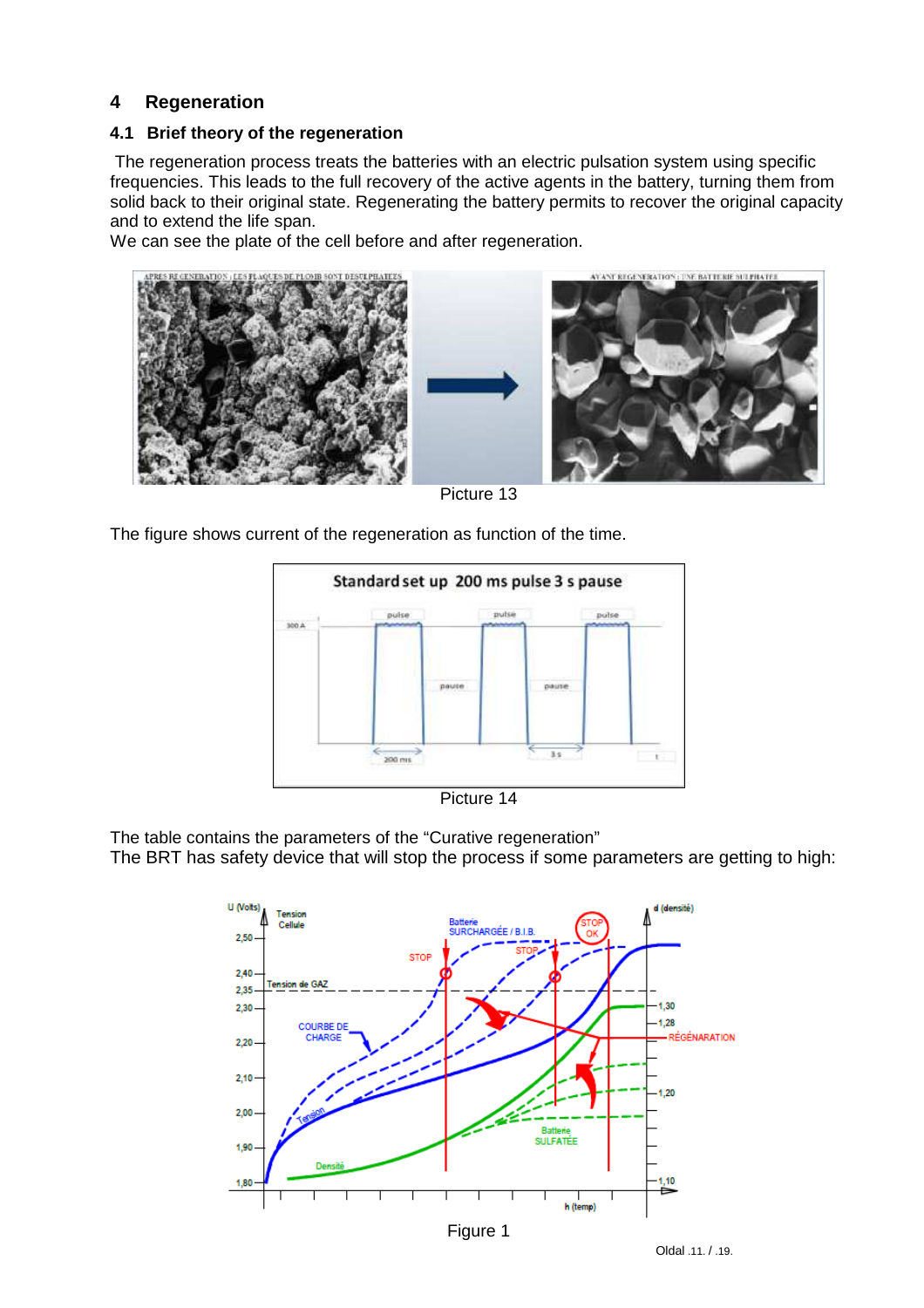$Temp > 45°C$ Voltage > 2,4V per cell The regenerator continuously monitors these parameters during the process. At the end of the program the regeneration will stop automatically.

### **4.2 The specification of BRT Maxi Gold equipment**

The BRT Maxi Gold equiment was choosen accordance with the property of the battery intended to regenerate. The main specifications of the regenerator are summarized in the chart can be seen on the picture 15.

| <b>Pics</b> | Use                                                                            | <b>Client profile</b>                                               | <b>Battery treated</b>                                                                                               | Software                                                                                                                                                                | In and Out put                        |
|-------------|--------------------------------------------------------------------------------|---------------------------------------------------------------------|----------------------------------------------------------------------------------------------------------------------|-------------------------------------------------------------------------------------------------------------------------------------------------------------------------|---------------------------------------|
|             | Global<br>Starting, traction and ups<br>batteries.<br>Till 120 Volts / 2500 Ah | Global maintenance<br>facilities, regeneration.<br>center operators | Starting bat 60u daily<br>Traction 80 to 200u<br>yearly<br>UPS 4 packs 48v<br>daily.<br>· UPS 10000 cells<br>yearly: | 26 automatic pgms<br>-11 pgms fr BRT medium<br>-11 perus from BRT UPS<br>(6 gel-agm and 5 lab*)<br>-4 pgms fr BRT start<br>capacity for manual<br>settings by operator. | IN 400y Three phases<br>OUT 120v/400A |

Picture 15

Important specification data regarding the pilot.

- Capacity of the Regenerator 120V/2500Ah maximum
- Yearly capacity of the regenerator: 80-200 accumulators, depend on the status of them.
- 26 differend regeneration programs
- Input power requirement: 400V tri phases, 40A/phase
- Output voltage/current: max 120V/400A.

#### **4.3 Switch on the BRT MAX Gold regenerator**

Connection of the tested and prepared accumulator and the regenerator follow these steps:

 First we had to place the one end of the connection special cable to the accumulator (we took care with the right polarity).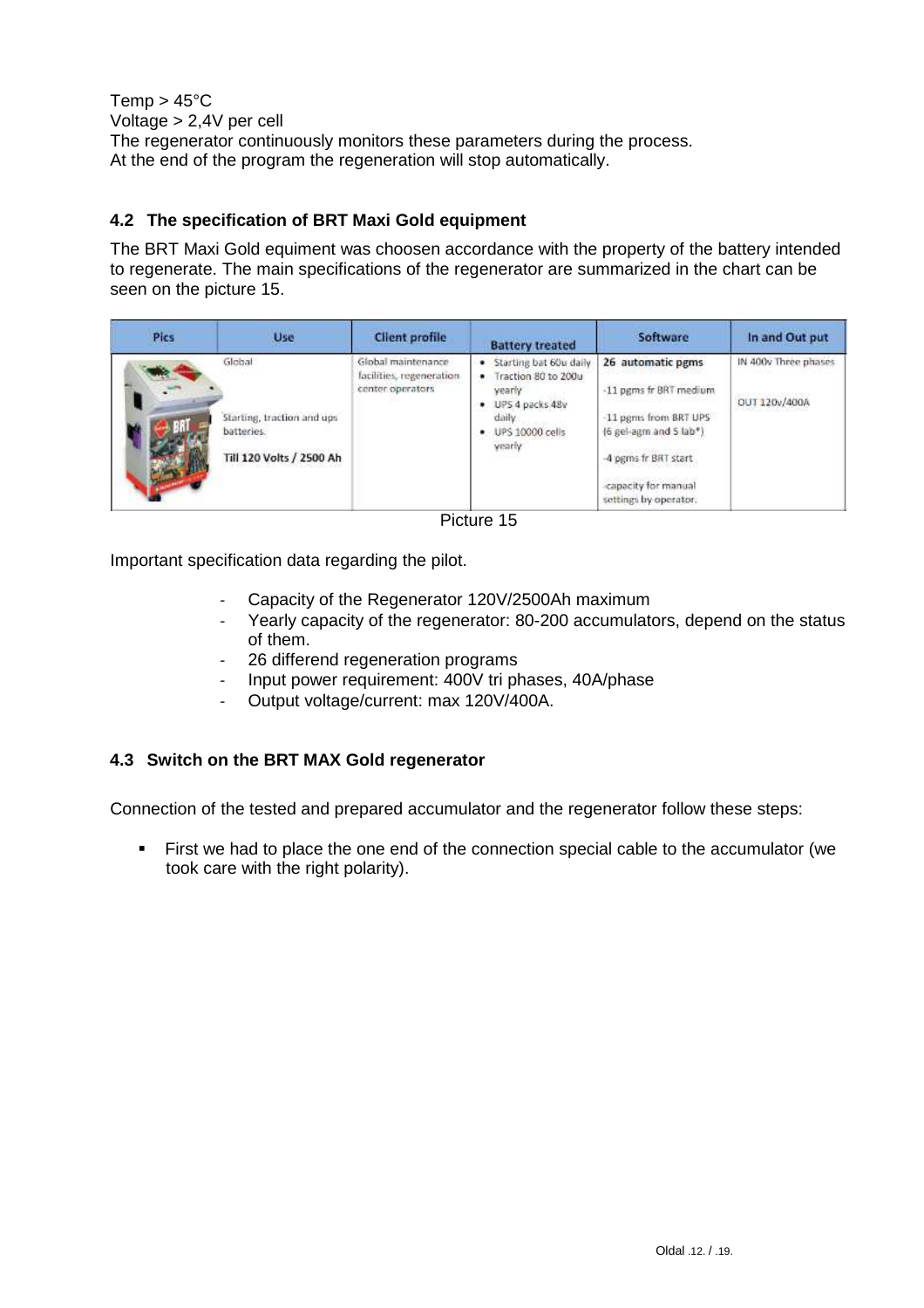

Picture 16

• Then the other end of the cable was connected to the regenerator.



Picture 17

At the end the regenerator was connected to main power connector. Then the regenerator was switched on by main power switch.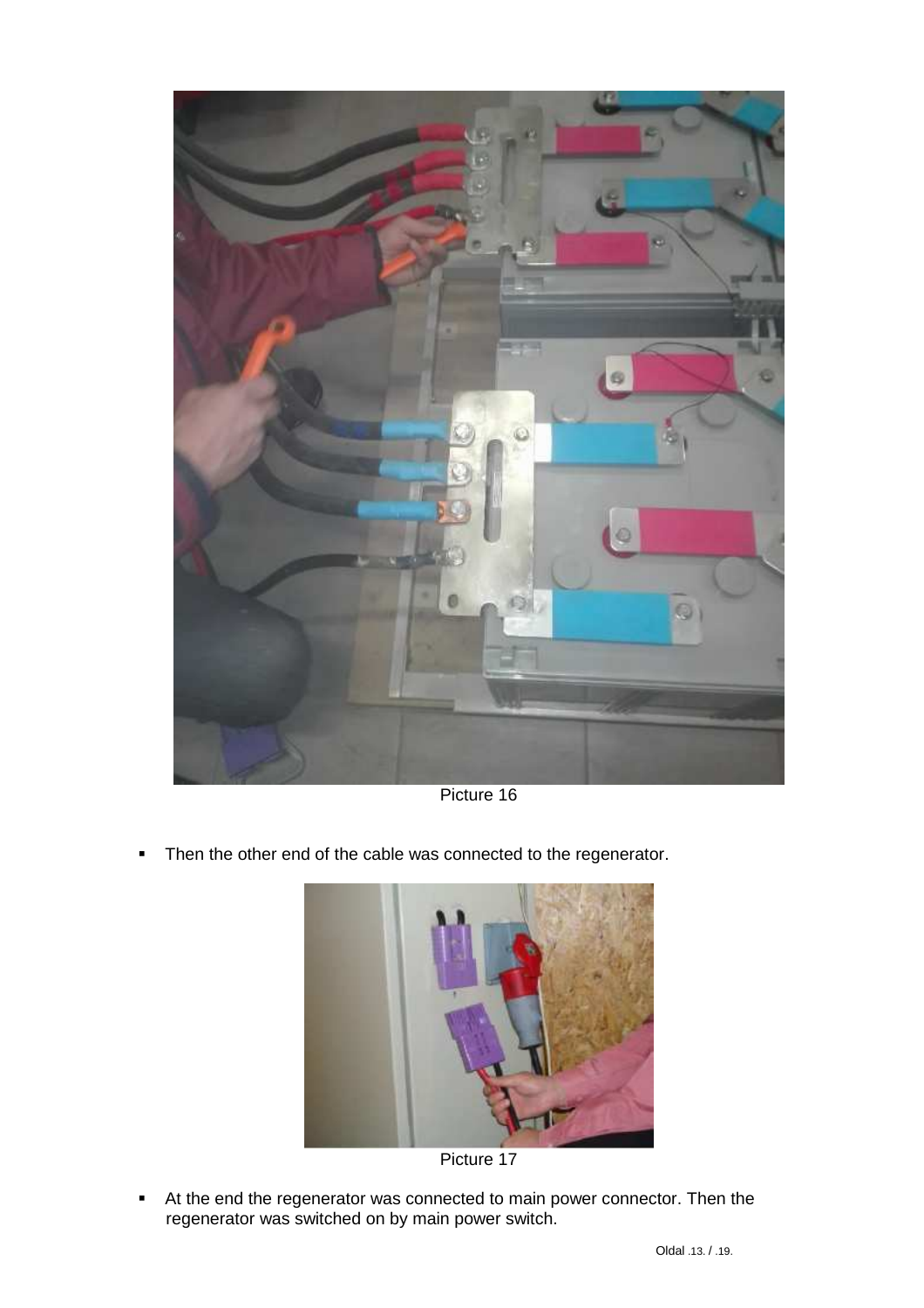

Picture 18

The regeneration process could be started.

#### **4.4 Start of regeneration**

The regenerator has two different operation modes:

- Charge by pulse regeneration
- Constant charge normal continous charge

We used both operation mode during the regeneration.

After switching on the equipment the following picture can be seen on the screen.



Picture 19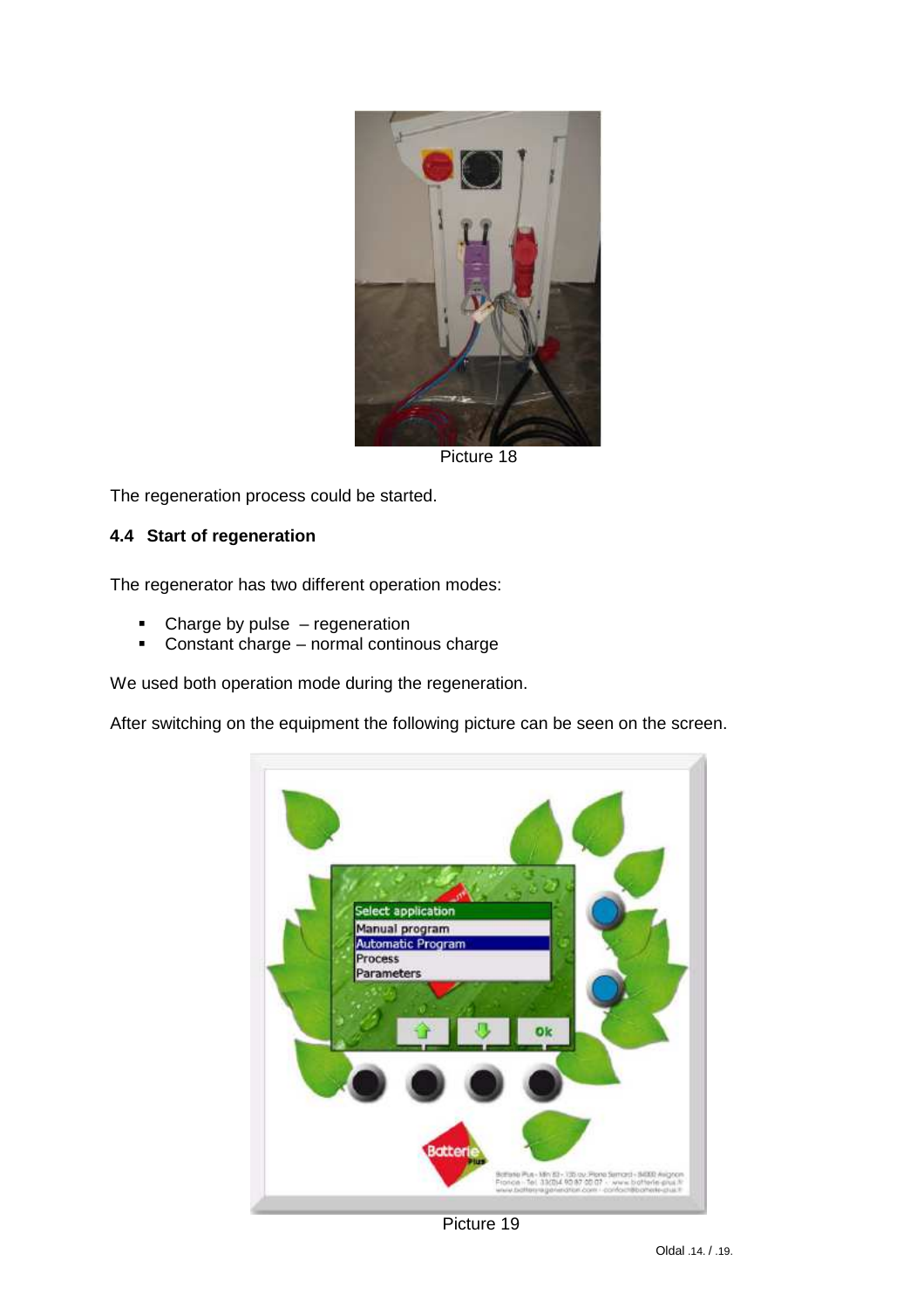It offered four possibilities:

- **Manual: Manual program**
- Automatic: Pre set program for traction batteries
- **Parameters : To access the parameters of the program in use**
- **Process**

In our case the Manual mode was used, because there was not suitable program for this battery type.

The process consisted of 3 phases with diffent parameters and timings. The first phase can be seen on the picture 20 during the regeneration.

|    | 200ms<br>6%                   | Pulses charge<br>10:30 | 216                                                        | Phase:<br>Loop:                                    | 1/3<br>1/1 |  |  |
|----|-------------------------------|------------------------|------------------------------------------------------------|----------------------------------------------------|------------|--|--|
| Iο | 447 A P                       | 100                    | 200                                                        | 300                                                | 400        |  |  |
|    | 48.0 V                        | Out:                   | 58 %                                                       |                                                    | 400 A      |  |  |
|    | Total time elapsed : 10:33;17 |                        | Phase 1                                                    |                                                    |            |  |  |
|    | Total time left : 77:26:43    |                        |                                                            | Number of loops: 1<br>Time for pulse charge : 21 h |            |  |  |
|    | Phase time left : 13:26:43    |                        |                                                            | Lenght of pulse : 200 ms<br>Lenght of pause : 6 s  |            |  |  |
|    | Loop time left : 13:26:43     |                        |                                                            | Current of pulse : 400 A                           |            |  |  |
|    | Total high T° : 0:00:00       |                        | Time for const. charge 13 h<br>Current first cycle : 100 A |                                                    |            |  |  |
|    | Loop high T : 0:00:00         |                        |                                                            | Phase Time : 24 h                                  |            |  |  |
|    |                               |                        |                                                            |                                                    |            |  |  |

Picture 20

After the end of the first phase the regenerator was started again, was programmed only the remaining two phase.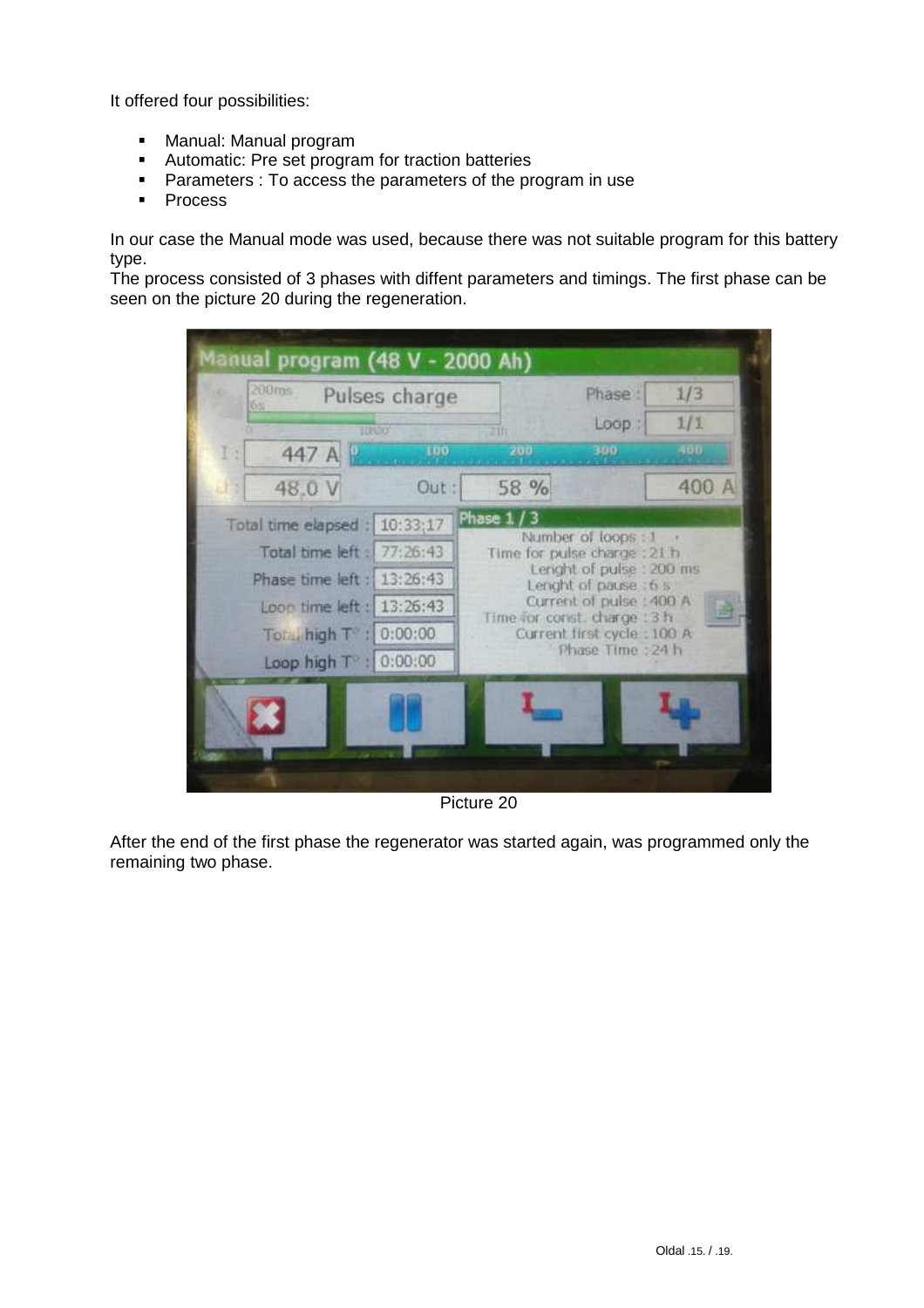Parameters in the second phase:

| 4s<br><b>TELEVIE</b><br><b>Jack</b><br>100<br>200<br>14 A H<br>30 %<br>49.1 V<br>Out: | 1/1<br>Loop:<br>400<br>300                               |
|---------------------------------------------------------------------------------------|----------------------------------------------------------|
| I.                                                                                    |                                                          |
| U:                                                                                    |                                                          |
|                                                                                       | 400 A                                                    |
| Phase 1<br>0:01:05<br>Total time elapsed :                                            | Number of loops 1                                        |
| Total time left : 49:58:55                                                            | Time for pulse charge : 21 h                             |
| Phase time left : 23:58:55                                                            | Lenght of pulse : 200 ms<br>Lenght of pause : 4 s        |
| 23:58:55<br>Loop time left :                                                          | Current of pulse : 400 A<br>Time for const. charge : 3 h |
| Total high T° : 0:00:00                                                               | Current first cycle : 100 A<br>Phase Time: 24 h          |
| Loop high T° : 0:00:00                                                                |                                                          |

Picture 21

Parameters in the third phase:

| 200ms<br>48                                                                                          | Pulses charge       |           | Phase:<br>Loop:                                                                                                                                                                                   | 1/2<br>1/1 |
|------------------------------------------------------------------------------------------------------|---------------------|-----------|---------------------------------------------------------------------------------------------------------------------------------------------------------------------------------------------------|------------|
| <b>TELESTI</b>                                                                                       | 100                 | 100       | 300                                                                                                                                                                                               | 400        |
| 191 A<br>II.<br>49.2 V<br>$U$ :                                                                      | Out:                | 46 %      |                                                                                                                                                                                                   | 400 A      |
| Total time elapsed :<br>Total time left : 49:58:12<br>Phase time left :<br>Loop time left : 23:58:12 | 0:01:48<br>23:58:12 | Phase 2/2 | Number of loops : 2<br>Time for pulse charge: 10 h<br>Lenght of pulse : 150 ms<br>Lenght of pause : 3 s<br>Current of pulse : 400 A<br>Time for const. charge : 3 h<br>Current first cycle : 60 A |            |
| Total high T : 0:00:00<br>Loop high T : 0:00:00                                                      |                     |           | Phase Time : 26 h                                                                                                                                                                                 |            |
|                                                                                                      |                     |           |                                                                                                                                                                                                   |            |

Picture 22

At the end of the last phase there was a 3 hours constant charging term.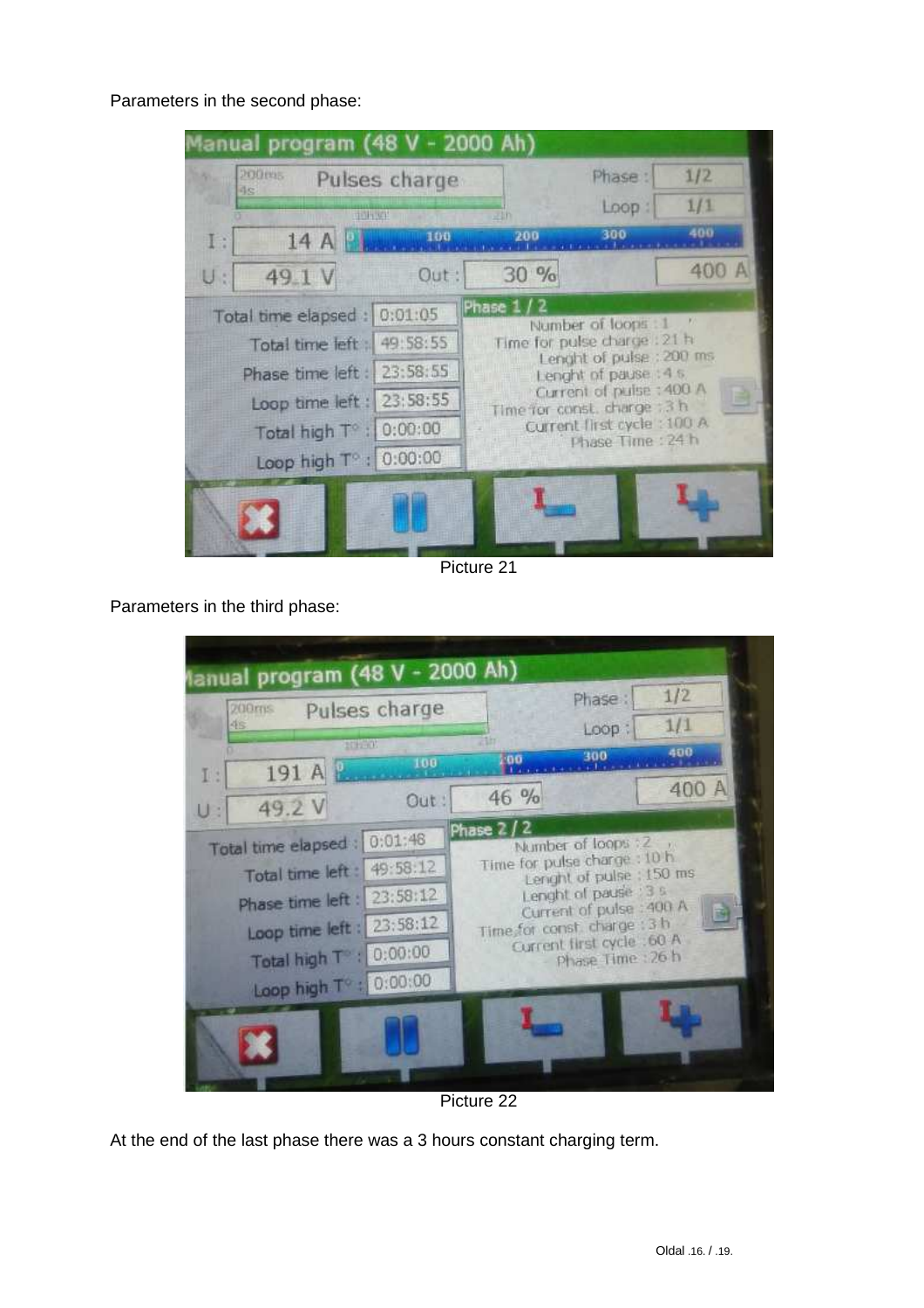# **5 Final checking and results**

At the end of the regeneration process we had to check the statuses of the accumulator.

#### **5.1 Final discharge, capacity measurement**

The discharge process was the same as described previously in the chapter 3. The comparison of the initial and final measured battery capacities are the follows:

**Initial capacity: 2106 Ah Final capacity (after regeneration): 2233 Ah.**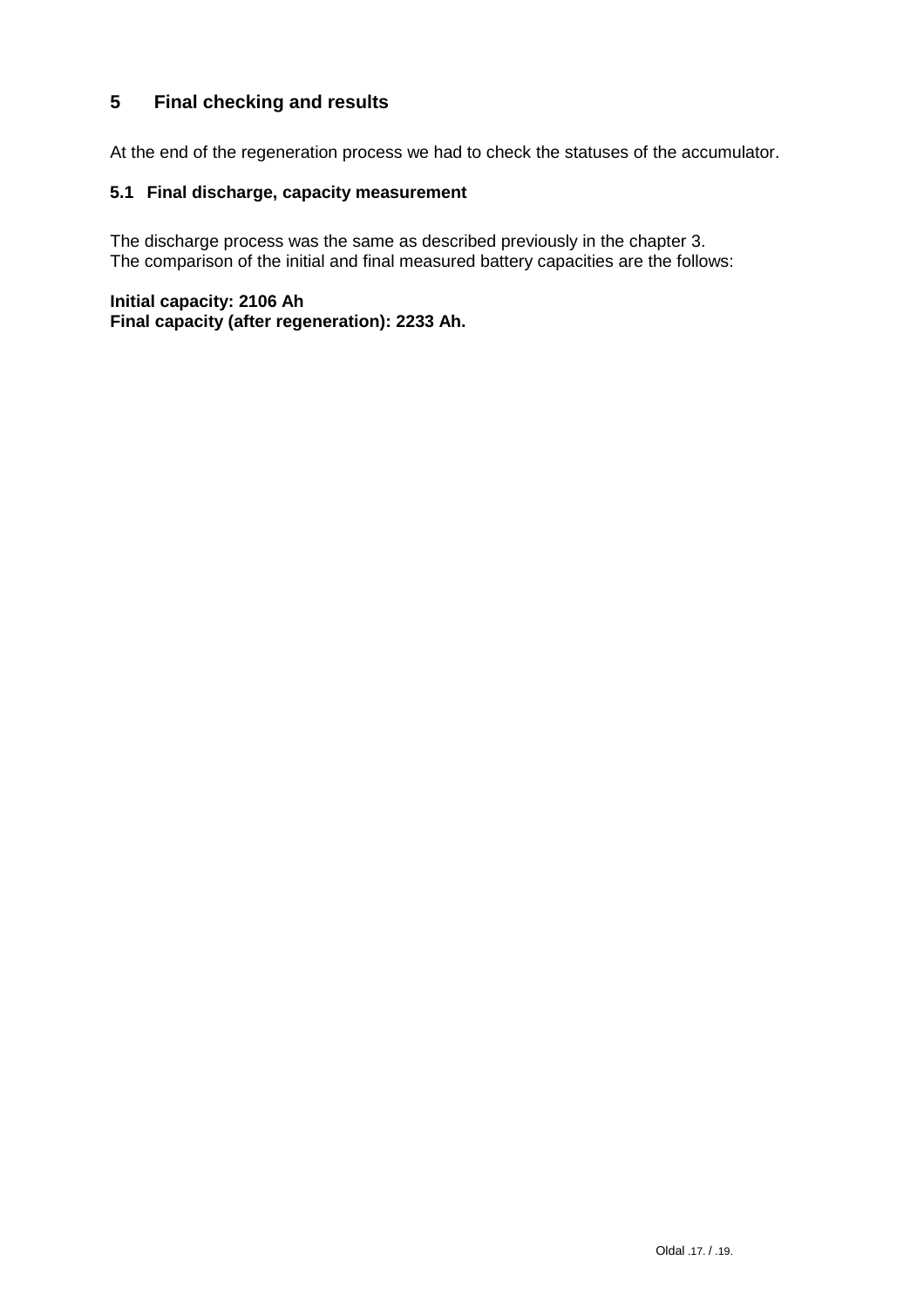

These two value shows us that the battery is in very good condition.